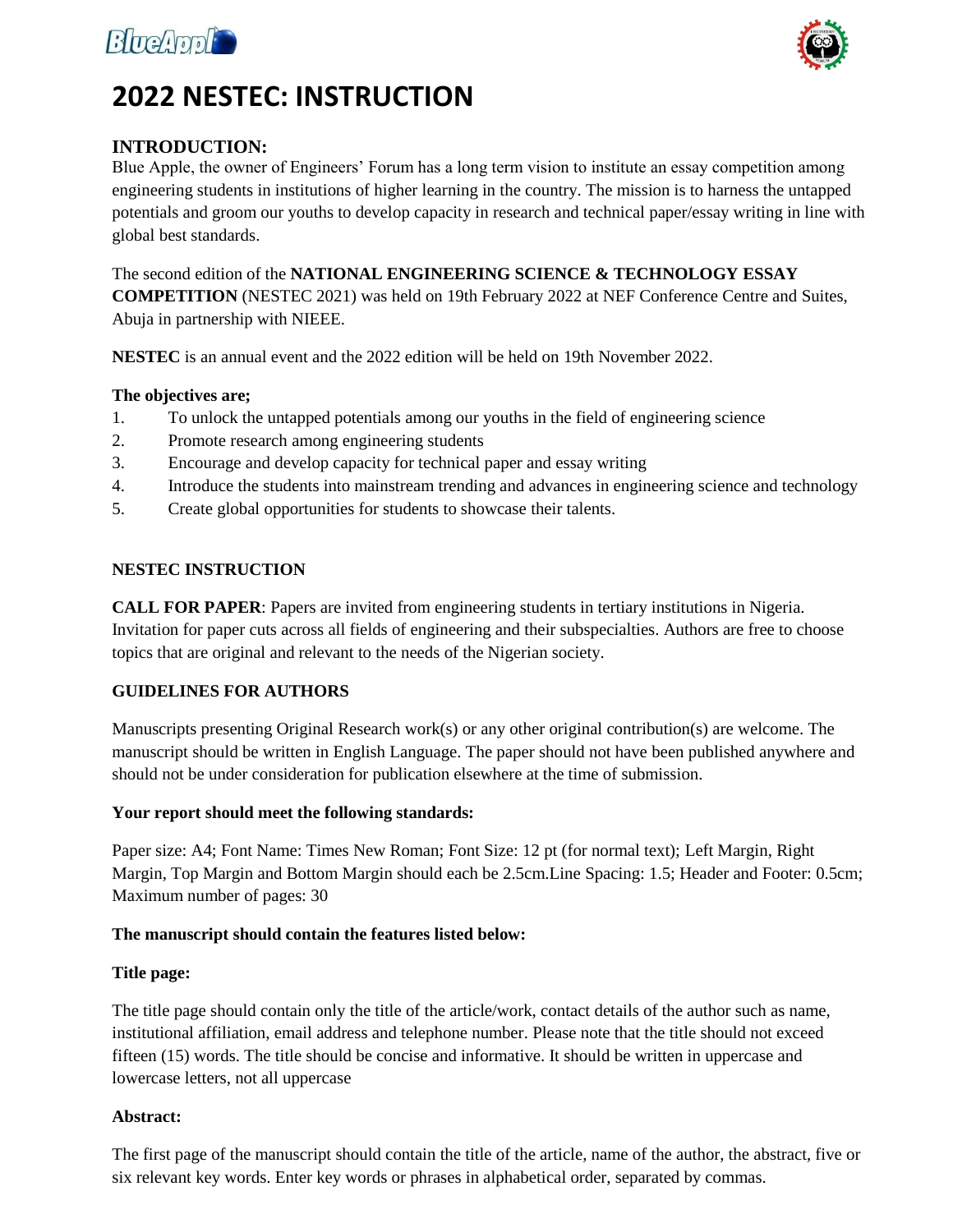The abstract is the heart of the paper/report. It should be a brief summary of the contents and conclusions of the paper/report. The abstract should not exceeding 200 words. It must clearly give the overview of the paper/report. (Avoid unnecessary words/things in the abstract). The abstract must be concise yet a comprehensive reflection of what is in the article. In particular, the abstract must be self-contained, without abbreviations, mathematical equations, tabular material, footnotes, or references. The abstract must be written as one paragraph.

## **Introduction:**

It should include the background to the study, research problem definition, brief survey of relevant literature, aim and objectives for doing the research, scope, project features if any, feasibility study, intention of the paper/report and the impact of the study.

## **Theoretical Analysis: (where applicable) –**

This should be presented in a clear and concise manner, with all symbols defined in the text.

Mathematical principles and/or theories used should be included as appropriate. Symbols and abbreviations and acronyms should be defined where first mentioned. Abbreviations that have periods should not have spaces. If the symbols are many, a "Notation" defining the symbols must be included between the abstract and Introduction. International System of Units (SI) units should be used. Numerical value must be separated from the Physical Unit by one space.

# **Illustrations and Tables:**

Photographs should be glossy black and white prints of high contrast. All diagrams should be imported into the text and be formatted by resizing. MS-Excel, Text Art & Draw are preferred for creating illustrations. Graphs must be plotted using MS-Excel. Very clear scanned diagrams and pictures are also acceptable.

All illustrations should be numbered in sequence and referred to in the text and captioned as Fig. 1, Fig. 2, etc., with appropriate legends. (Other graphical and word processing software may be used).

All Tables should be numbered in sequence and referred to in the text as Table 1, Table 2, etc., with appropriate captions. Usually the figure Names/Titles are written below the figure and table Names/Titles at the top of the table. All figures should have proper description by legends, title of the axes and any other information to make the figures self-explanatory.

## **Equations:**

All equations must be numbered in sequence and cited in the body of the paper as "eqn. ( )". MS Equation Editor must be used. All symbols must be incorporated in the text. All equations should be centered and have one line space between equations and text material. Displayed equations should be numbered simply as (1), (2), (3). The numbers should appear at the extreme right of the line in parentheses

# **Experimental Work: (where applicable) –**

This section should include apparatus and equipment setup, materials, design, experimental methods and procedure as applicable. Sufficient information should be given to permit repetition of the investigation.

## **Results:**

Results/Outcomes of the study can be presented in text, descriptive, tabular or graphical forms. Information presented in tables should not be repeated as figures. Tables and Figures should be placed as close as possible to the first place of reference. References should be made to all the tables and figures in the manuscript.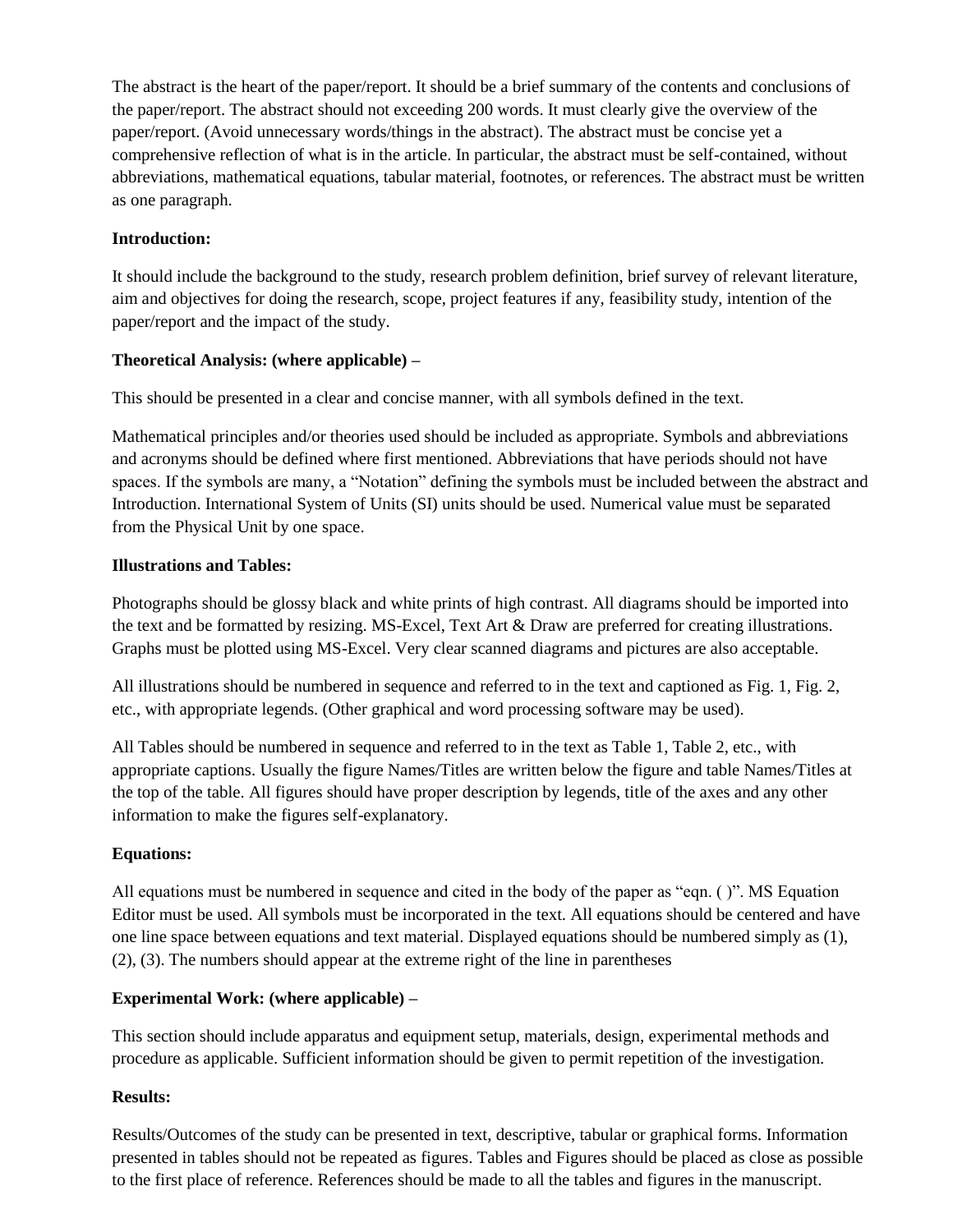Allow one line of space between the table title and the table and between the figure and its caption. Allow two lines of space between the table or figure and the adjacent text.

## **Discussion**:

Discussion should be focused on the interpretation of experimental findings. Key findings should be related to other published research and future trends of the research. The significance of the results in relationship with the aim, objectives and methodologies of the investigation should be given.

## **Conclusions:**

The conclusion should be a brief summary of findings. It should clearly state the key results, highlights of major findings, contributions, relevance of the contributions/findings and recommendations, as appropriate.

## **General:**

Use one space after periods and colons. Use a zero before decimal points: "0.85," instead of ".85."A statement in parenthesis at the end of a sentence is punctuated outside of the closing parenthesis (like this), whereas (A statement in parenthesis is punctuated within the parentheses.)

Prefixes such as "non," "sub," "micro," "multi," and "ultra" are not independent words; they should be joined to the words they modify, usually without a hyphen. There is no period after the "et" in the Latin abbreviation "et al." (it is also italicized). The abbreviation "i.e.," means "that is," and the abbreviation "e.g.," means "for example" (these abbreviations are not italicized).

## **References:**

Referencing Methods/Styles include: Harvard Style; IEEE Style; American Institute of Physics (AIP) style; American Psychological Association (APA) style; Vancouver style; Chicago style; Commonwealth Scientific and Industrial Research Organisation (CSIRO) style; Modern Language Association (MLA) Style

In citing references, the first letter of all author's name must be in capital and the surnames must be followed by the initials in all cases irrespective of the number of authors. These should be followed by the year, title of the article referred to, the journal containing it, volume and the first and last pages in that order. The system (alphabetical listing) of referencing should be used in the body of the manuscript while only essential references must be cited and listed. Examples of citing references include: Omeiza (2012) or (Omeiza, 2012) as appropriate; Olaniyan and Oje (2002) or (Olaniyan and Oje, 2002) as appropriate; Ibrahim et al. (2006) or (Ibrahimet al. 2006) as appropriate.

Appendices: (If any)– Appendices are provided to give supplementary information, which if included in the main text, may serve as a distraction and cloud the central theme. Appendices should be numbered using Arabic numerals, e.g. Appendix 1, Appendix 2, etc. Tables and References appearing in appendices should be numbered and referred to at appropriate places.

## **Acknowledgement:(Where applicable) –**

Acknowledgement of individuals who provided help and substantial contributions during the research, in the area of conception, materials, design, acquisition of data, analysis and interpretation of data, drafting the manuscript or revising it critically for important intellectual content, but who do not meet the criteria for authorship should be stated.

Please also include the source(s) of funding.

Those doing their PhD research are exempted from the competition.